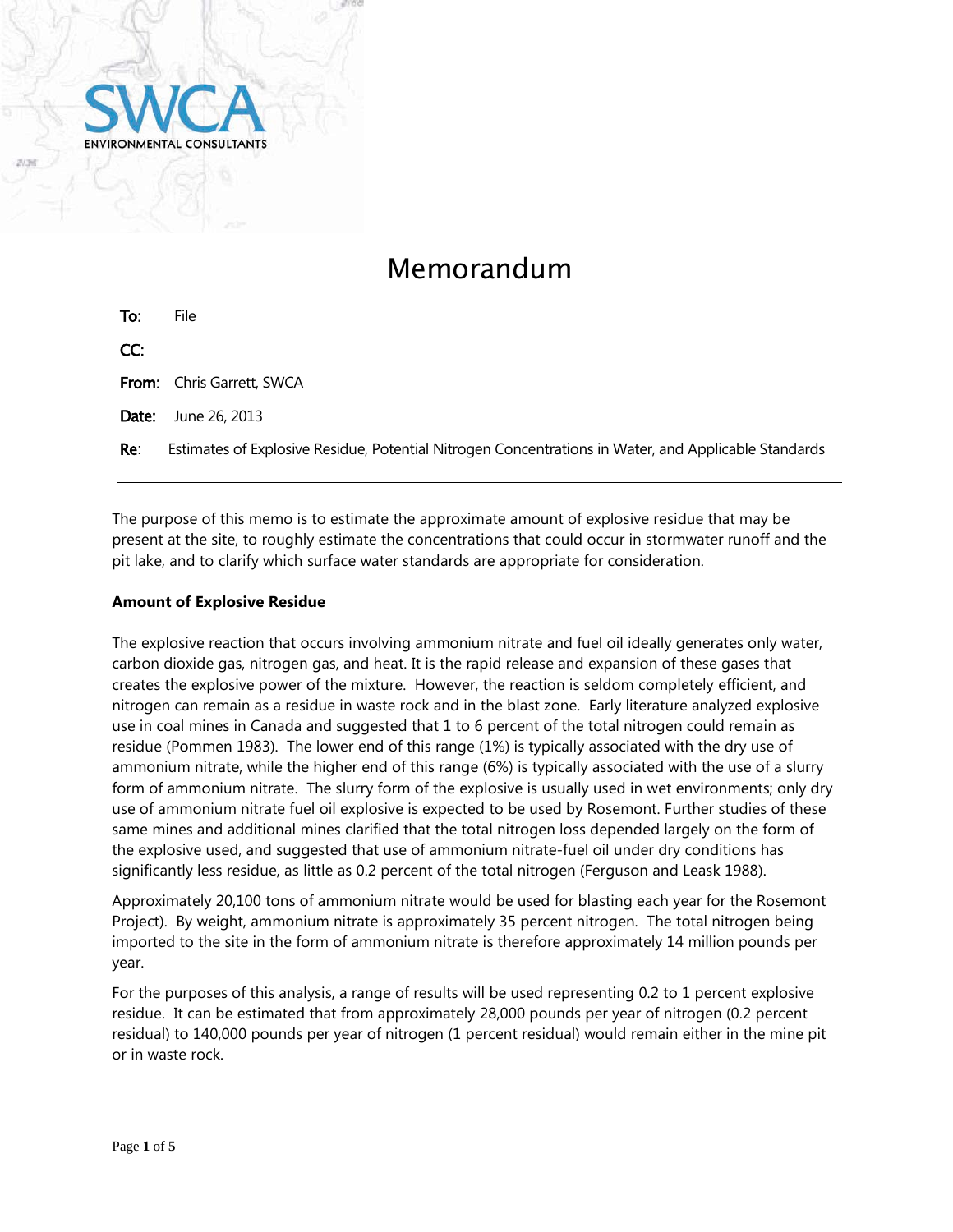Ferguson and Leask (1988) further estimate that nitrogen residue is likely to consist of approximately 87% nitrate, 11% ammonia, and 2% nitrite.

## **Potential Nitrogen Concentrations in Water**

Making useful predictions of actual nitrogen concentrations in water due to explosive residue is difficult, as there simply are too many factors that are either unknown or could vary widely. The approach used here is to make a reasonable range of predictions, but biased towards being more conservative (i.e., higher nitrogen concentrations rather than lower nitrogen concentrations).

## *Potential Concentration of Nitrogen in Surface Water Runoff*

Approximately 1,100 acre-feet of water (as measured at the Highway 83 bridge in Barrel Canyon) are expected to annually runoff the site after closure and enter the downstream watershed. However, not all of this water is in contact with the waste rock/tailings facilities. Based on post-closure stormwater modeling, only about 33% of the stormwater contacts the waste rock/tailings facility.

| Table 1. Percentage of Stormwater Contacting Waste Rock or Tailings Facility Post-Closure |                                                                                  |                                                                       |  |
|-------------------------------------------------------------------------------------------|----------------------------------------------------------------------------------|-----------------------------------------------------------------------|--|
| <b>Contributing Area</b>                                                                  | <b>Percent Contribution to Annual</b><br>Flows at Highway 83 Bridge <sup>1</sup> | <b>Potential Contact with Waste</b><br><b>Rock/Tailings Facility?</b> |  |
| McCleary Canyon                                                                           | 23.2%                                                                            | No                                                                    |  |
| Scholefield Canyon                                                                        | 31.6%                                                                            | No                                                                    |  |
| Lower Barrel Canyon                                                                       | 1.3%                                                                             | No.                                                                   |  |
| North Waste Rock Area                                                                     | 9.3%                                                                             | Yes                                                                   |  |
| South Waste Rock Area                                                                     | 23.4%                                                                            | Yes                                                                   |  |
| Lower Trail Canyon                                                                        | 11.5%                                                                            | No                                                                    |  |

 $<sup>1</sup>$  See Attachment 3 of Tetra Tech (2012)</sup>

Exposure of this surface water to waste rock in the waste rock facility is one pathway through which nitrogen residue from explosives could impact surface water. For the most part, this water would only contact waste rock in limited ways. After closure, the surface of the waste rock/tailings landform would be covered with approximately one foot of salvaged soil, and the runoff would be contacting this soil instead of waste rock. The soil would not have been subjected to explosives use.

However, there are some areas over which stormwater runoff might still contact waste rock. Some of the longer slopes potentially could only have rock cover, and no soil cover due to erosion concerns. On these slopes stormwater runoff could contact waste rock that could contain nitrogen residue from explosives. Stormwater then flows through channels along the facility benches until it reaches drop structures and is routed into the downstream watershed. These channels are very likely to have only waste rock present, and represent a pathway for exposure of stormwater runoff to explosives residue.

What percentage of the waste rock, and therefore nitrogen residue, might come into contact with stormwater? This is impossible to answer directly, since it would be a comparison of surface area (the exposure area of the channels and slopes) with volume (of the entire waste rock pile). However, we can make a conservative estimate. The waste rock and tailings facility is approximately 2,500 acres in size for the Preferred Alternative. Assuming a depth of 1 foot, and an approximate bulk density of 1.5 tons per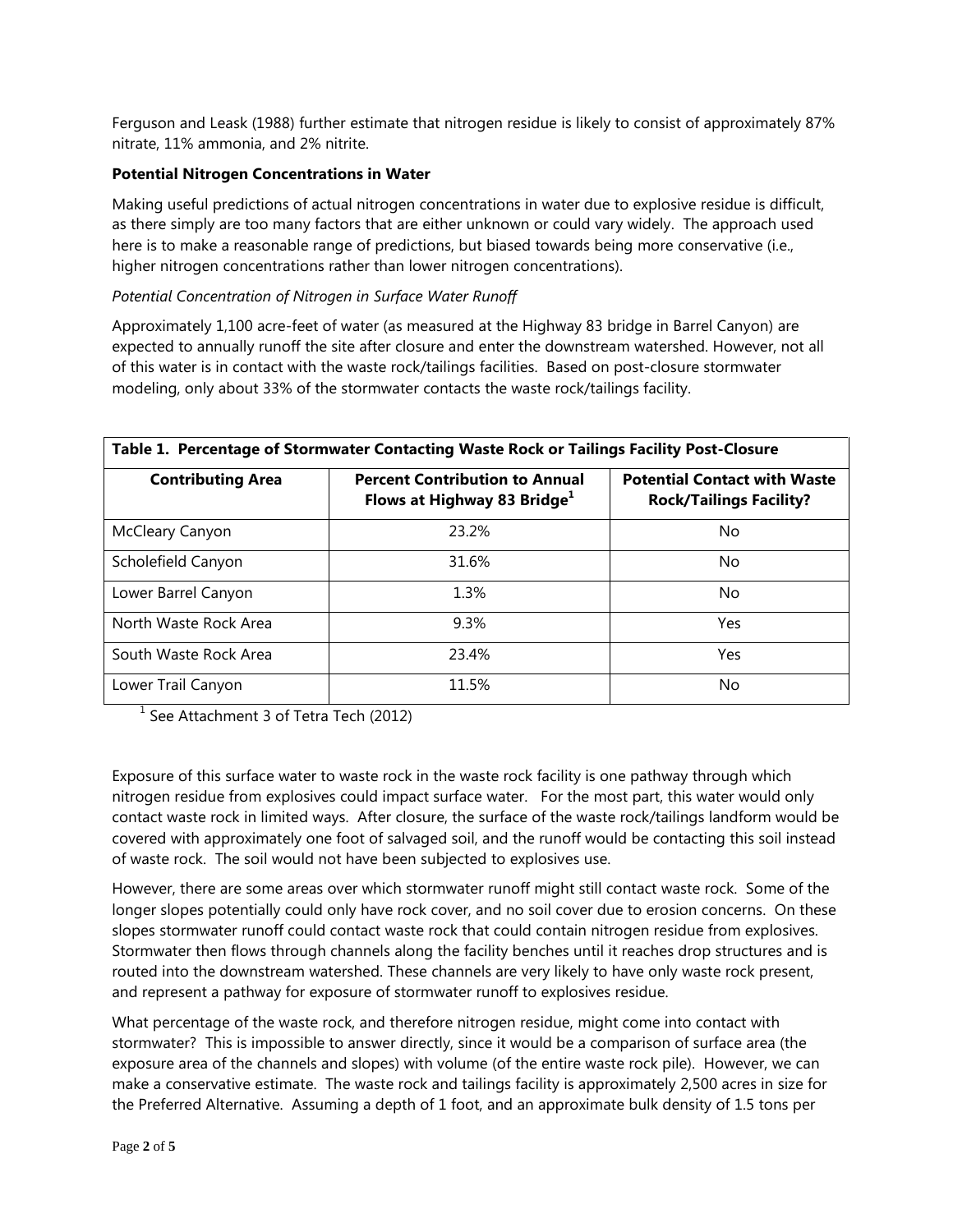cubic yard, the surface shell of the waster rock/tailings facility would represent about 6 million tons of waste rock. This represents about one half of one percent of the entire 1.2 billion tons of waste rock in the facility.

As discussed, in reality only a portion of the surface waste rock would have any possibility of contacting stormwater. However, for the purposes of demonstrating the high end of the potential nitrogen concentration in runoff, we shall increase this by an order of magnitude and use an assumption that 5% of the total nitrogen residue could end up in surface water. This represents from 1,400 to 7,000 pounds per year of nitrogen residue that could end up in surface water. If all of this nitrogen residue were to enter stormwater runoff on an annual basis, the concentration would be approximately 1.4 to 43.2 milligrams per liter (mg/L) of nitrogen.

360 acre-feet = 444 million liters of water

 $1,400 - 7,000$  pounds of nitrogen =  $636 - 3,180$  million milligrams of nitrogen **Resulting concentration in annual runoff = 1.4 – 7.2 milligrams/liter of nitrogen Estimated concentration of nitrate as N = 1.2 – 6.3 mg/L Estimated concentration of ammonia as N = 0.15 – 0.8 mg/L Estimated concentration of nitrite as N = 0.03 – 0.14 mg/L** 

## *Potential Concentration of Nitrogen in Pit Lake*

Another pathway of exposure would be to assume that nitrogen residue would remain within the pit itself, and if it persisted and built up through the life of the mine, would eventually end up in the pit lake. What percentage of nitrogen residue might remain in the pit instead of the waste rock pile? Again, this is difficult or impossible to calculate with any certainty.

An estimate can be made by comparing the tonnage of rock associated with the near surface of the pit, versus the tonnage of waste rock. Tetra Tech previously made estimates of the thickness of the "blast affected wall rock" in the pit (i.e., the rock that has increased fracture density due to blasting) and estimated it to be 6 feet deep (Tetra Tech 2010). The rough surface area of the pit can be estimated from simple geometry. The pit is roughly conical in shape, with the bottom at an elevation of 3,050 feet above mean sea level (amsl), the pit rim ranging in elevation from approximately 5,650 feet amslto 4,350 feet amsl, and a diameter ranging from 2,600 to 3,300 feet across. Using an average depth of 1,950 feet and an average diameter of 2,975 feet, the surface area of the resulting cone is about 11.5 million square feet, which gives an approximate blast zone volume of 69 million cubic feet. Using the same bulk density as used above (1.5 tons/cubic yard), the tonnage of the rock comprising the pit walls that may have been affected by explosive residue is about 4 million tons. This represents about 0.3 percent of the 1.2 billion tons of waste rock removed from the pit. However, for the purposes of demonstrating the high end of the potential nitrogen concentration in runoff, we shall increase this by an order of magnitude and use an assumption that 3% of the total nitrogen residue could end up remaining in the pit.

The eventual volume of the pit lake would be approximately 100,000 acre-feet; however this will take hundreds of years to develop fully. Based on the estimated pit lake elevation 20 years after closure of the mine (3,600 feet amsl), the expected volume of the pit lake would only be approximately 1,000 acre-feet.

Over a 21 year life of the mine, approximately 17,600 to 88,200 pounds of nitrogen residue would be produced. The concentrations below assume that the entire mass of nitrogen residue over the life of the mine accumulates in the pit, does not degrade, and then reports to the developing pit lake. If all of this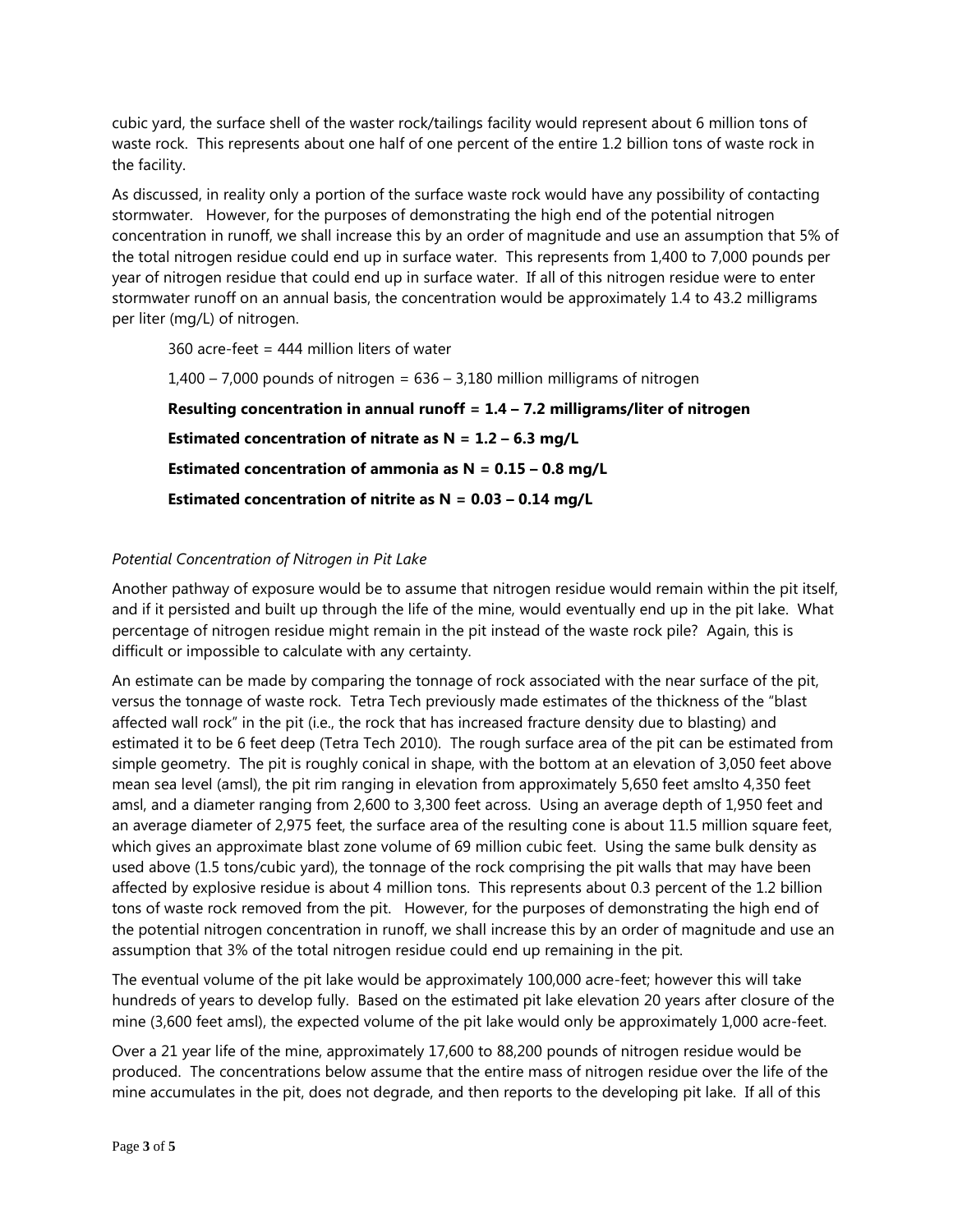nitrogen residue were to enter the pit lake, the concentration would be approximately 6.7 to 201 mg/L of nitrogen.

1,000 acre-feet  $= 1.2$  billion liters of water 17,600 – 88,200 pounds of nitrogen = 8 - 40 billion milligrams of nitrogen **Resulting concentration in pit lake = 6.7 – 33.3 milligrams/liter of nitrogen Estimated concentration of nitrate as N = 5.8 – 29 mg/L Estimated concentration of ammonia as N = 0.74 – 3.7 mg/L Estimated concentration of nitrite as N = 0.13 – 0.67 mg/L**

That residual nitrogen from explosives use remains present in the environment has been documented and is reasonable to consider. However, the purpose of these estimates is not to make a reliable estimate for regulatory purposes. The purpose is rather to make a reasonable guess in order to gain understanding of how significant an issue explosive residue would be when compared to applicable standards.

## **Applicable Water Quality Standards**

## *Arizona Numeric Aquifer Water Quality Standards*

Arizona numeric aquifer water quality standards exist for nitrate as N (10 mg/L), nitrite as N (1 mg/L), and nitrate + nitrite as N (10 mg/L). No standard exists for ammonia.

#### *Arizona Numeric Surface Water Quality Standards – Stormwater Runoff*

Arizona numeric surface water quality standards depend on the water use of the receiving water. In this case, the applicable standard for stormwater runoff would be the acute standard for aquatic and wildlife uses in ephemeral waters (A.A.C. R18-11-109). These standards are:

Nitrate – No standard Nitrite – No standard Ammonia – No standard

#### *Arizona Numeric Surface Water Quality Standards – Pit Lake*

The Arizona numeric surface water quality standards do not apply to the pit lake. However, they are used in the EIS analysis in order to provide context for assessing potential impacts to wildlife. Both the acute and chronic standards for warmwater aquatic and wildlife (A.A.C.. R18-11019) are used in the EIS.

Nitrate – No standard

Nitrite – No standard

Ammonia - acute –  $6.95 - 8.4$  mg/L. The acute ammonia standard is pH dependent. The range was estimated based on the pH of  $8.0 - 8.1$  predicted in the pit lake geochemical model (Tetra Tech 2010).